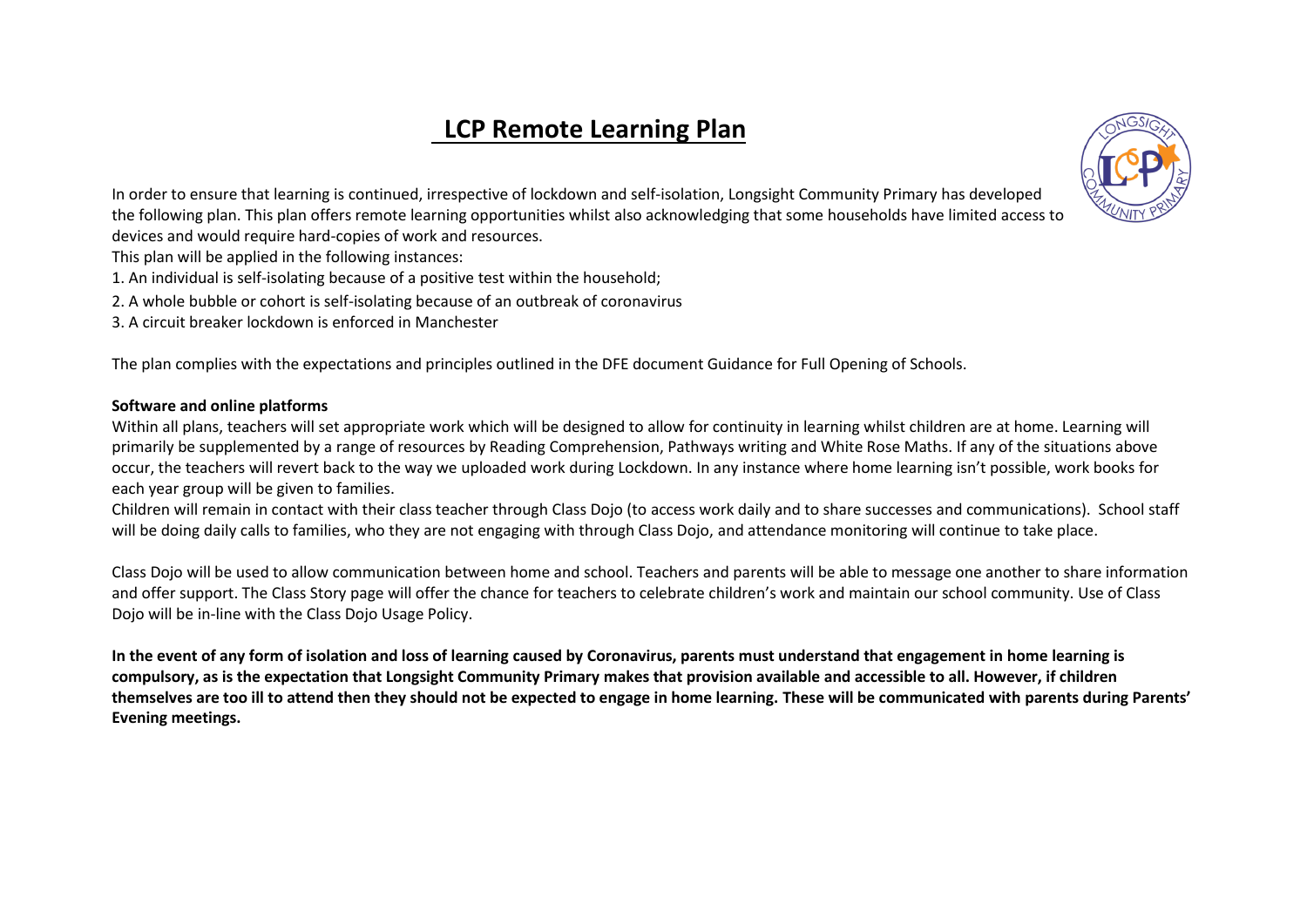In preparation for home-learning, parents and children need to receive logins and passwords for the following platforms (likewise teaching staff need to be familiar with them):

- $\triangleright$  Microsoft Teams for live streaming.
- $\triangleright$  Class Dojo
- $\triangleright$  Accelerated Reader
- $\triangleright$  Rockstars

### **Worksheets and Practical Resources for children who cannot access online learning.**

If a child is isolated from school i.e. they have been told to self-isolate as someone in the household is being tested, they will be issued with a workbook of work to allow learning to continue at home.

#### **Keeping devices secure**

All staff will take appropriate steps to ensure their devices remain secure. Computers should be locked if left inactive for a period of time. Operating systems must be up to date – always install the latest updates.

### **Safeguarding protocols for live streaming lessons and Class Dojo**

Live streaming

- We will follow MS Teams and Zoom protocols for creating a meeting.
- There will be two staff online for a live streaming lesson.
- All children and adults will be admitted through a waiting room

### Class Dojo

- All portfolios and work will be approved when shared.
- TAs to check that children are online and engaging and check all chats during the day and raise any concerns with the teacher.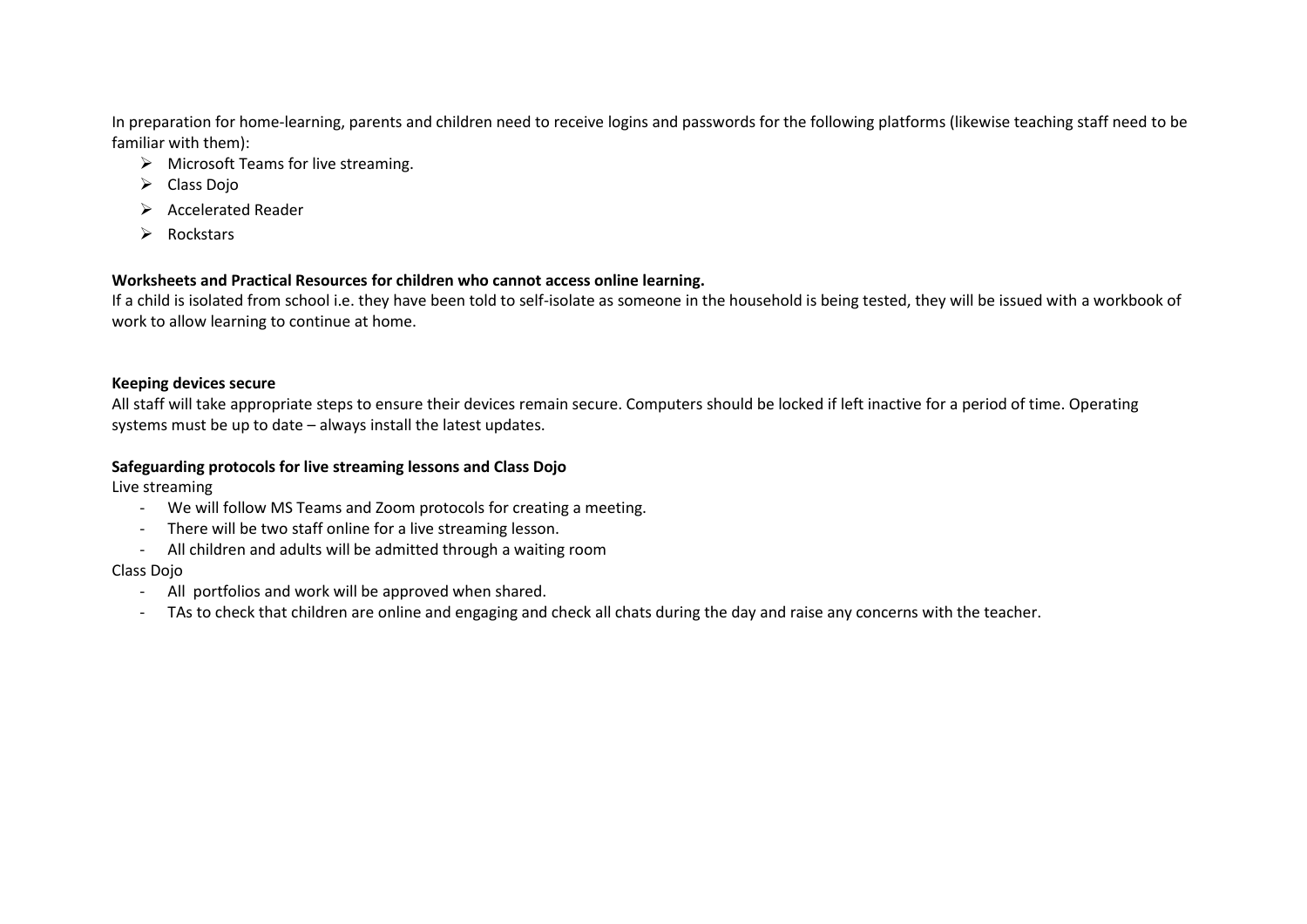## **Remote Learning**

| Pupil needs to isolate because someone in their household is symptomatic or tests positive                                                                                                                                                                                                                                                                                                                                                                                                    |                                                                                                                                                                                                                                                                                                                                                                                                                                                                                                       |  |
|-----------------------------------------------------------------------------------------------------------------------------------------------------------------------------------------------------------------------------------------------------------------------------------------------------------------------------------------------------------------------------------------------------------------------------------------------------------------------------------------------|-------------------------------------------------------------------------------------------------------------------------------------------------------------------------------------------------------------------------------------------------------------------------------------------------------------------------------------------------------------------------------------------------------------------------------------------------------------------------------------------------------|--|
| <b>Ongoing Support</b>                                                                                                                                                                                                                                                                                                                                                                                                                                                                        | Safeguarding/SEND                                                                                                                                                                                                                                                                                                                                                                                                                                                                                     |  |
| Children/Parents will be directed to the school website and Class Dojo.<br>A suggested timetable will be provided with links to resources and teaching<br>videos to support learning.<br>Communication through Class Dojo should be daily and allow the teacher<br>to provide support and feedback on learning. Photographs and videos of<br>completed tasks can also be submitted through Class Dojo. Children's<br>attendance daily on Class Dojo will be counted as their attendance mark. | FSW to contact parents to ensure a test has been taken and to make sure<br>that parents know to communicate test results to info@longsightcp.com<br>If child is vulnerable in any way, the DSL will ensure that appropriate<br>agencies are notified and arrange for regular safe and well checks via a<br>phone call from the DSL.<br>If a child does not engage, the teaching assistant is to call the parents to<br>discuss obstacles and support. FSW and SLT to be engaged with this<br>process. |  |

| A whole bubble/cohort of children is isolating because of an outbreak of coronavirus                                                                                                                                                    |                                                                                                                                                                                                                                                                       |  |
|-----------------------------------------------------------------------------------------------------------------------------------------------------------------------------------------------------------------------------------------|-----------------------------------------------------------------------------------------------------------------------------------------------------------------------------------------------------------------------------------------------------------------------|--|
| <b>Ongoing Support</b>                                                                                                                                                                                                                  | Safeguarding/SEND                                                                                                                                                                                                                                                     |  |
| Children/Parents will be directed to the school website and Class Dojo For<br>families where online learning is not accessible, CGP books will be<br>available.<br>Teachers will post a suggested 3 hour timetable for KS1 and a 4 hour | Parents notified so they know to communicate test results to school via a<br>phone call and email the test result via info@longsightcp.com<br>If any child is vulnerable in any way, the DSL will ensure that appropriate                                             |  |
| timetable for KS2, with supportive resources, on the school website Home<br>Learning page.<br>Linked to this will be:                                                                                                                   | agencies are notified and arrange for regular safe and well checks via a<br>phone call from the DSL (record on CPOMS).                                                                                                                                                |  |
| • A daily maths lesson<br>• A daily reading lesson<br>• A daily writing and spelling lesson<br>• Foundation subject lessons                                                                                                             | Those not engaging with home learning are to receive a phone call from a<br>member of staff to discuss the obstacles and the support needed by the<br>family. This could then be followed up by calls from the Family Support<br>Worker if there are pastoral issues. |  |